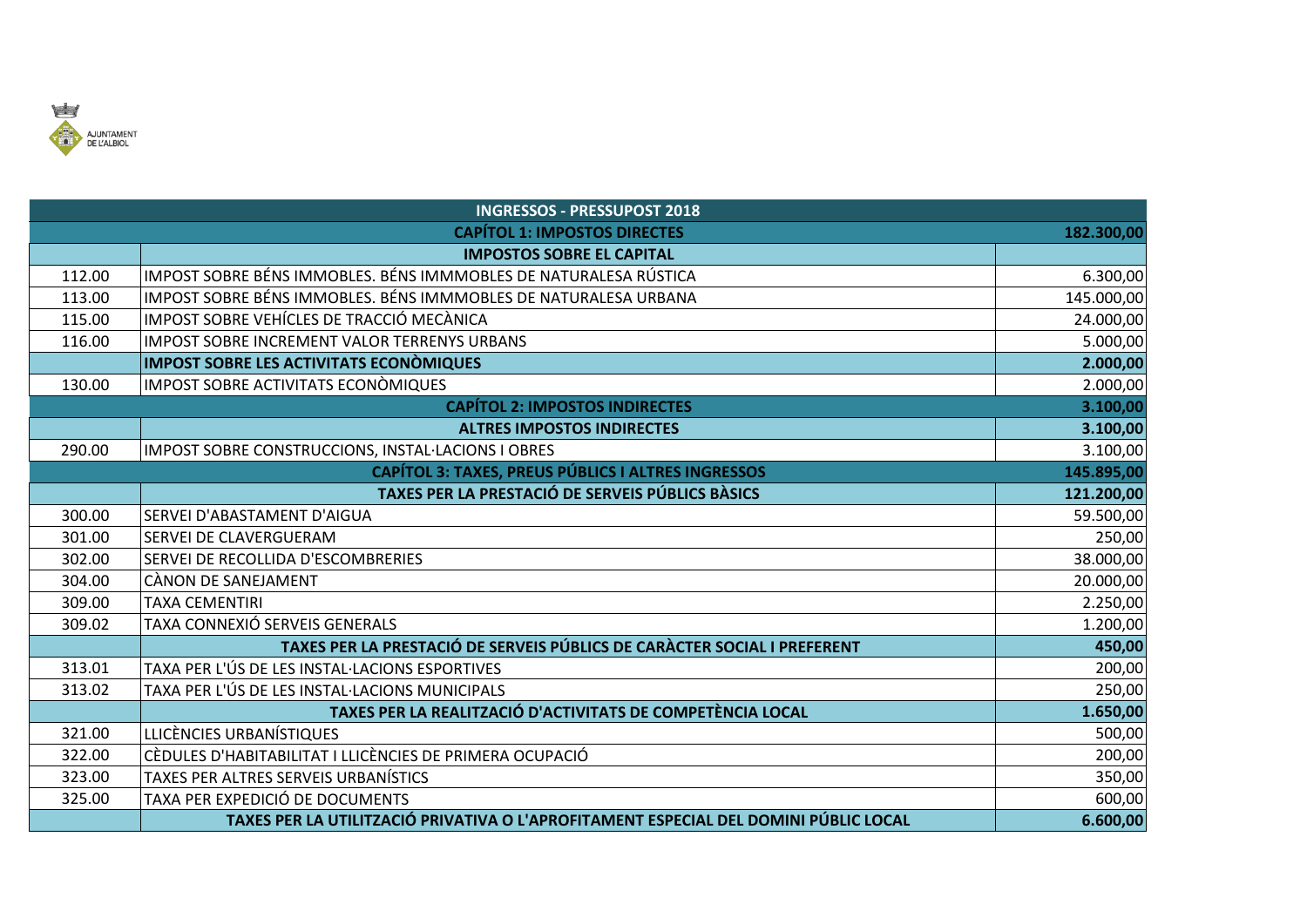| 332.00                                                  | TAXA U.P. SUBMINISTRADORA ENERGIA ELÈCTRICA              | 500,00     |  |  |
|---------------------------------------------------------|----------------------------------------------------------|------------|--|--|
| 333.00                                                  | TAXA U.P. EMPRESES TELEFONIA MOBIL                       | 5.500,00   |  |  |
| 338.00                                                  | COMPENSACIÓ DE TELEFÒNICA DE ESPANYA S.A                 | 600,00     |  |  |
|                                                         | ALTRES TAXES PER UTILITZACIÓ PRIVATIVA DEL DOMINI PÚBLIC | 3.100,00   |  |  |
| 339.00                                                  | UTILITZACIÓ EDIFICI MUNICIPAL - BAR                      | 2.900,00   |  |  |
| 339.01                                                  | ALTRES OCUPACIONS DE LA VIA PÚBLICA                      | 100,00     |  |  |
| 339.02                                                  | <b>VENDA AMBULANT</b>                                    | 100,00     |  |  |
|                                                         | <b>PREUS PÚBLICS</b>                                     | 2.595,00   |  |  |
| 349.00                                                  | PREUS PÚBLICS LLIBRES                                    | 95,00      |  |  |
| 349.01                                                  | <b>PREUS PÚBLIS FESTES</b>                               | 2.500,00   |  |  |
|                                                         | <b>ALTRES INGRESSOS</b>                                  | 10.300,00  |  |  |
| 391.90                                                  | <b>ALTRES MULTES I SANCIONS</b>                          | 300,00     |  |  |
| 393.00                                                  | <b>INTERESSOS DE PER MORA</b>                            | 800,00     |  |  |
| 399.00                                                  | ENERGIA ELECTRICA BAR-RESTAURANT                         | 2.700,00   |  |  |
| 399.03                                                  | <b>ALTRES INGRESSOS DIVERSOS</b>                         | 6.500,00   |  |  |
| <b>CAPÍTOL 4: TRANSFERÈNCIES CORRENTS</b><br>154.950,00 |                                                          |            |  |  |
|                                                         | DE L'ADMINISTRACIÓ DE L'ESTAT                            | 74.000,00  |  |  |
| 420.00                                                  | PARTICIPACIÓ ALS TRIBUTS DE L'ESTAT                      | 74.000,00  |  |  |
|                                                         | DE COMUNITATS AUTÒNOMES                                  | 57.850,00  |  |  |
| 450.00                                                  | FONS DE COOPERACIÓ LOCAL DE CATALUNYA                    | 45.000,00  |  |  |
| 450.03                                                  | <b>SUBV. GENERALITAT CARRECS ELECTES</b>                 | 9.300,00   |  |  |
| 450.04                                                  | SUBV. GENERALITAT JUTJAT DE PAU                          | 700,00     |  |  |
| 450.05                                                  | <b>SUBV. GENERALITAT JOVENTUT</b>                        | 850,00     |  |  |
| 450.80                                                  | <b>ALTRES TRANSF. CCAA</b>                               | 2.000,00   |  |  |
|                                                         | <b>D'ENTITATS LOCALS</b>                                 | 23.100,00  |  |  |
| 461.00                                                  | DE LA DIPUTACIÓ DE TARRAGONA: CATÀLEG CULTURAL           | 11.900,00  |  |  |
| 461.01                                                  | DE LA DIPUTACIÓ DE TARRAGONA: EQUIPAMENT MOBILIARI       | 5.200,00   |  |  |
| 461.02                                                  | DE LA DIPUTACIÓ DE TARRAGONA: ALTRES CORRENTS            | 6.000,00   |  |  |
| <b>CAPÍTOLS 5: INGRESSOS PATRIMONIALS</b><br>300,00     |                                                          |            |  |  |
|                                                         | <b>INTERESSOS DE DIPÒSITS</b>                            | 300,00     |  |  |
| 520.00                                                  | <b>INTERESSOS DE DIPÒSITS</b>                            | 300,00     |  |  |
|                                                         | <b>CAPÍTOLS 7: TRANSFERÈNCIES DE CAPITAL</b>             | 246.331,00 |  |  |
|                                                         | DE COMUNITATS AUTÒNOMES                                  | 47.326,54  |  |  |
| 750.80                                                  | <b>CAMINS MUNICIPALS</b>                                 | 47.326,54  |  |  |